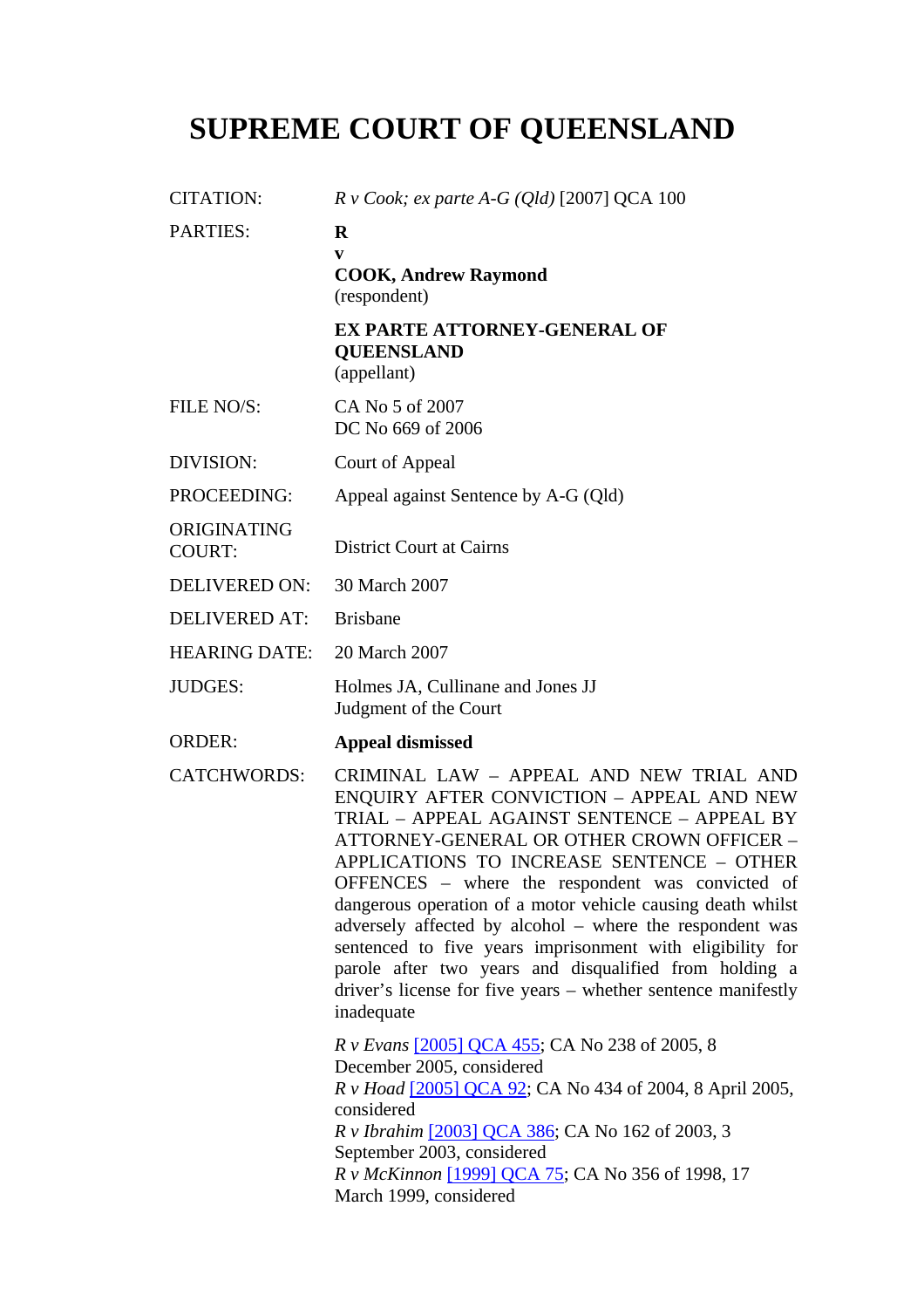|                    | <i>R v Saltmarsh</i> [2007] QCA 25; CA No 267 of 2006, 6<br>February 2007, applied<br>R v Stephenson [1999] QCA 519; CA No 295 of 1999, 17<br>December 1999, considered<br>$R \, v$ Wilde; ex parte A-G (Qld) [2002] QCA 501; CA No 283<br>of 2002, 19 November 2002, considered |
|--------------------|----------------------------------------------------------------------------------------------------------------------------------------------------------------------------------------------------------------------------------------------------------------------------------|
| <b>COUNSEL:</b>    | M J Copley for the appellant<br>J D Henry SC for the respondent                                                                                                                                                                                                                  |
| <b>SOLICITORS:</b> | Director of Public Prosecutions (Queensland) for the<br>appellant<br>O'Reilly Stevens Bovey Lawyers for the respondent                                                                                                                                                           |

- [1] **THE COURT:** The Attorney-General appeals against a sentence imposed by the District Court at Cairns on 5 December 2006 on the respondent who was convicted on his guilty plea to the offence of dangerous operation of a motor vehicle causing death whilst adversely affected by intoxicating liquor.
- [2] The respondent was sentenced to five years imprisonment with parole eligibility after two years. He was also disqualified from holding a driver's licence for five years.
- [3] The Attorney-General contends that the sentence is manifestly inadequate because:-
	- (a) It fails to reflect adequately the gravity of the offence generally and in this case in particular;
	- (b) It fails to take sufficiently into account the aspect of general deterrence; and
	- (c) The sentencing judge gave too much weight to factors going to mitigation.
- [4] The respondent was born on 9 April 1975 and was thus 29 years of age at the time of the incident and 31 years at the time of sentence.
- [5] The incident occurred on or about 12.45 pm on 3 January 2005 when the respondent was driving a Holden Rodeo utility inbound along the Redlynch Intake Road at Cairns. His vehicle was involved in a head-on collision with a Kia sedan being driven in an outbound direction by a Mr Edwards. Mr Kenneth Webber, a passenger in the sedan, died as a result of the collision.
- [6] The collision occurred on a bend in the road which was marked by parallel white unbroken lines. Mr Edwards observed the respondent's vehicle travelling towards him with its driver's side wheels on the incorrect side of the road. The marks on the road surface indicated that the brakes of both vehicles had been applied but this could not prevent the collision which occurred on the respondent's incorrect side of the road.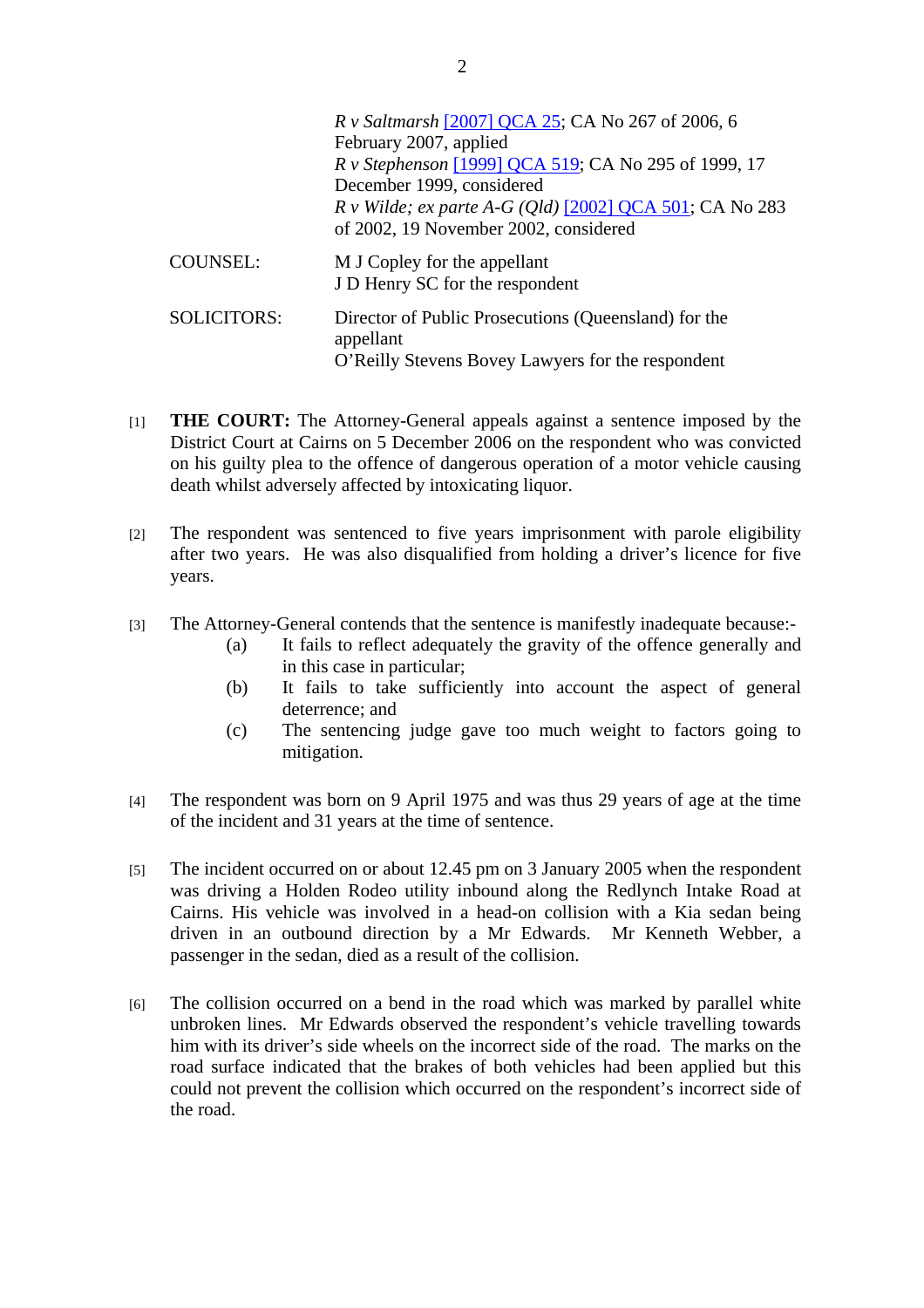sufficient to leave the respondent grossly impaired.

the driver's mental and motor functions.<sup>3</sup> The blood alcohol content alone was

[8] These drugs were prescribed for the respondent because of ongoing psychological problems from which he had been suffering for a number of years. These are described in the medical report of Mr Wenzel, clinical psychologist, prepared on 22 September 2004 some months prior to this incident. $\frac{1}{4}$  In short, the report describes the respondent as suffering from a moderate to severe chronic Traumatic Stress Disorder, Substance Abuse Dependency Disorder, and Chronic Pain Disorder with psychological factors. These conditions stem largely from a history of bullying which the respondent was subjected to during his childhood years and a severe criminal assault upon him by a gang in January 2001. He had been prescribed psychiatric medication following that assault which compounded the adverse effects of his lapsing into alcoholism. This combination of factors led to a further inquiry as to the respondent's mental status at the time of the incident by a consultant psychiatrist, Dr Ian Curtis. Dr Curtis opined:-

> "The clinical picture presented by this defendant involves the development of a clearly defined Post Traumatic Stress Disorder which was caused by his exposure to and injury in a severe assaultive incident. This occurred against a background where he was already a sensitive, traumatised and vulnerable individual because of the issues and experiences in his personal personality formation. He developed classical compulsive Alcoholic/dependent drinking as part of his PTSD response to trauma.

This proved to be a particularly malignant form of Alcoholism.

It is impossible to say whether he would have developed alcoholism at some stage of his life anyway even without the PTSD.

In my opinion it is fair to say that the PTSD caused him to develop Alcoholism earlier in life and in a more severe and destructive form than he otherwise would have done.

There is, thereby, a causal nexus between the psychopathological illness of Mr Cook and his destructive drink driving and the subject fatal motor vehicle accident.<sup>5</sup>

 $\frac{1}{1}$ Appeal record at p 30

 $\overline{2}$ Ibid at p 31

<sup>3</sup> Ibid at p 33

<sup>4</sup> Ibid at pp 55-60

<sup>5</sup> Ibid at p 40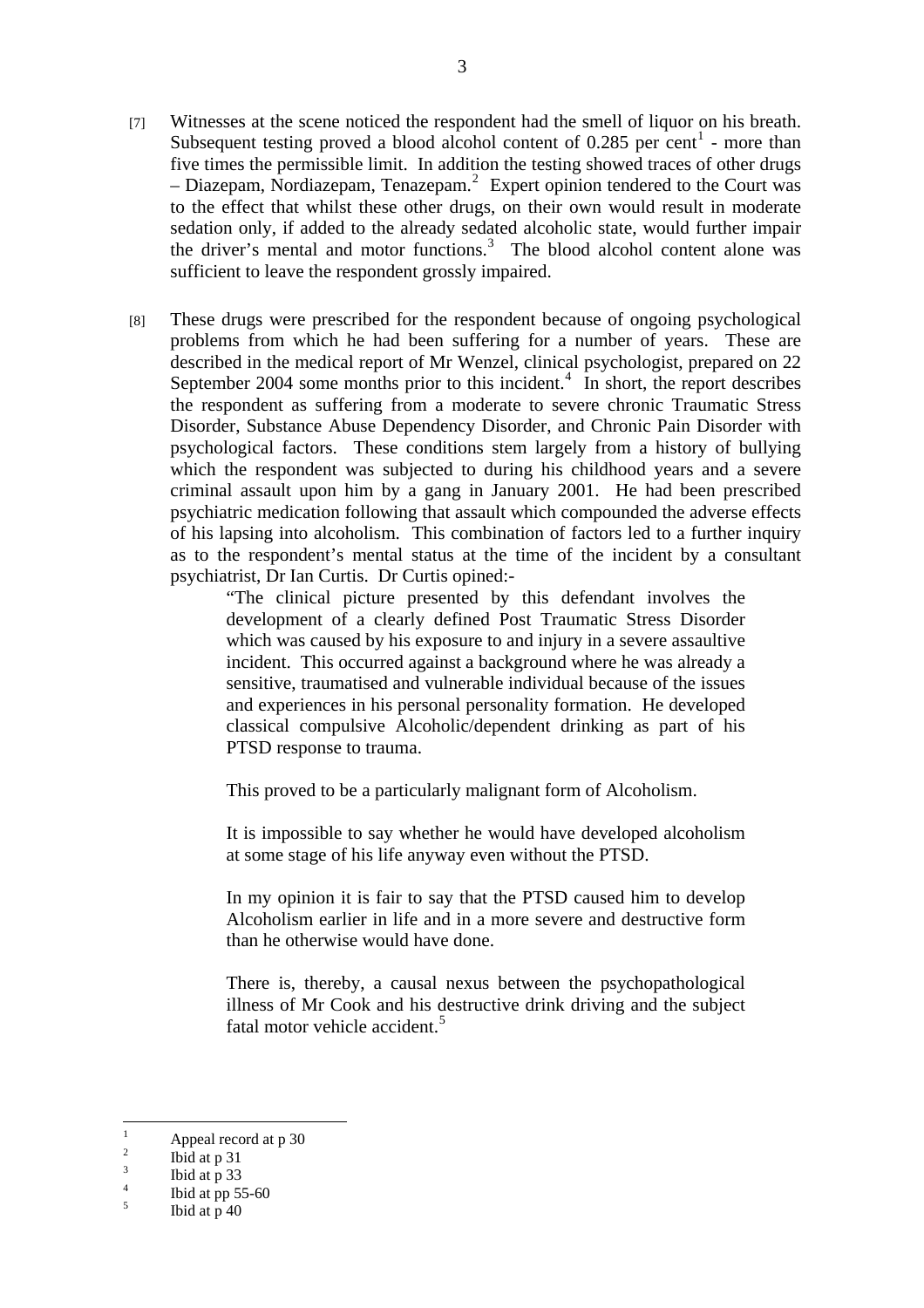[9] The respondent had a prior conviction for drink driving in December 2002 where the reported blood alcohol reading was 0.165 per cent. This offending also has to be seen in the light of the respondent's psychological condition at that time.

4

- [10] At the time of sentencing, the learned Crown Prosecutor contended that the sentencing range was of five to six years imprisonment with six being the starting point in this case. He relied upon the authorities of *R v Evans* [2005] QCA 455; *R v Wilde; ex parte A-G (Qld)* [2002] QCA 501 and *R v Ibrahim* [2003] QCA 386 to which some later reference will be made. Counsel for the respondent contended for a head sentence range of four to six years imprisonment<sup>6</sup> and referred additionally to authorities of *R v Stephenson* [1999] QCA 519; *R v Cusak* [2000] QCA 128; and *R v McKinnon* [1999] QCA 75 to support this contention.
- [11] On appeal, Counsel for the appellant argued that such a range was too low and that the correct starting point was seven years.
- [12] He contended that in recent years the Courts have tended to impose higher sentences for this offence. He pointed to the decision of *R v Wilde; ex parte A-G (Qld)* [2002] QCA 501 as indicative of this trend. There the Court of Appeal increased the sentence to one effective level of five years imprisonment with parole recommendation after three years. The offending in that case was significantly worse than the present case because the offender was a disqualified driver, was on bail, drove recklessly over a substantial distance and callously left the scene. The appellant's counsel relies particularly on *McKinnon* [1999] QCA 75 wherein a six years term of imprisonment with parole recommendation after two and half years was imposed on a 29 year old driver who drove dangerously causing death whilst affected with a blood alcohol content of 0.219 per cent. That driver had a previous drink driving offence some eight or nine years earlier. He referred to *R v Evans* [2005] QCA 455 where again, a sentence of six years imprisonment with parole recommendation after two and a half years was upheld by the Court and where the driver hit a pedestrian whilst driving with a blood alcohol content of 0.247 per cent and with a history of one previous drink driving offence. He also referred to *R v Hoad* [2005] QCA 92 where a term of five years imprisonment was upheld by the Court of Appeal for a 24 year old woman who was driving under the influence of drugs amphetamine and MDMA. That sentence of five years had to be considered against the maximum penalty at the time of 10 years imprisonment. He further contended that the respondent's offending was comparable with those cases and that offending was exacerbated by the fact of the earlier conviction for drink driving in 2002.
- [13] Counsel for the respondent maintained his reliance upon the cases he referred to below but also drew attention to a recent decision of the Court of Appeal in *R v Saltmarsh* [2007] QCA 25 in which a 32 year old mother who was an alcoholic, was driving to collect her children from school whilst having a blood alcohol content of 0.281 per cent. Her vehicle mounted the footpath striking an elderly pedestrian causing him grievous bodily harm. The sentence imposed was four years imprisonment suspended after 21 months for an operational period of five years. Though she left the scene without stopping it was accepted that she was genuinely remorseful. She had also undertaken steps towards rehabilitation. The Court of

 $\frac{1}{6}$ Ibid at p 19/40